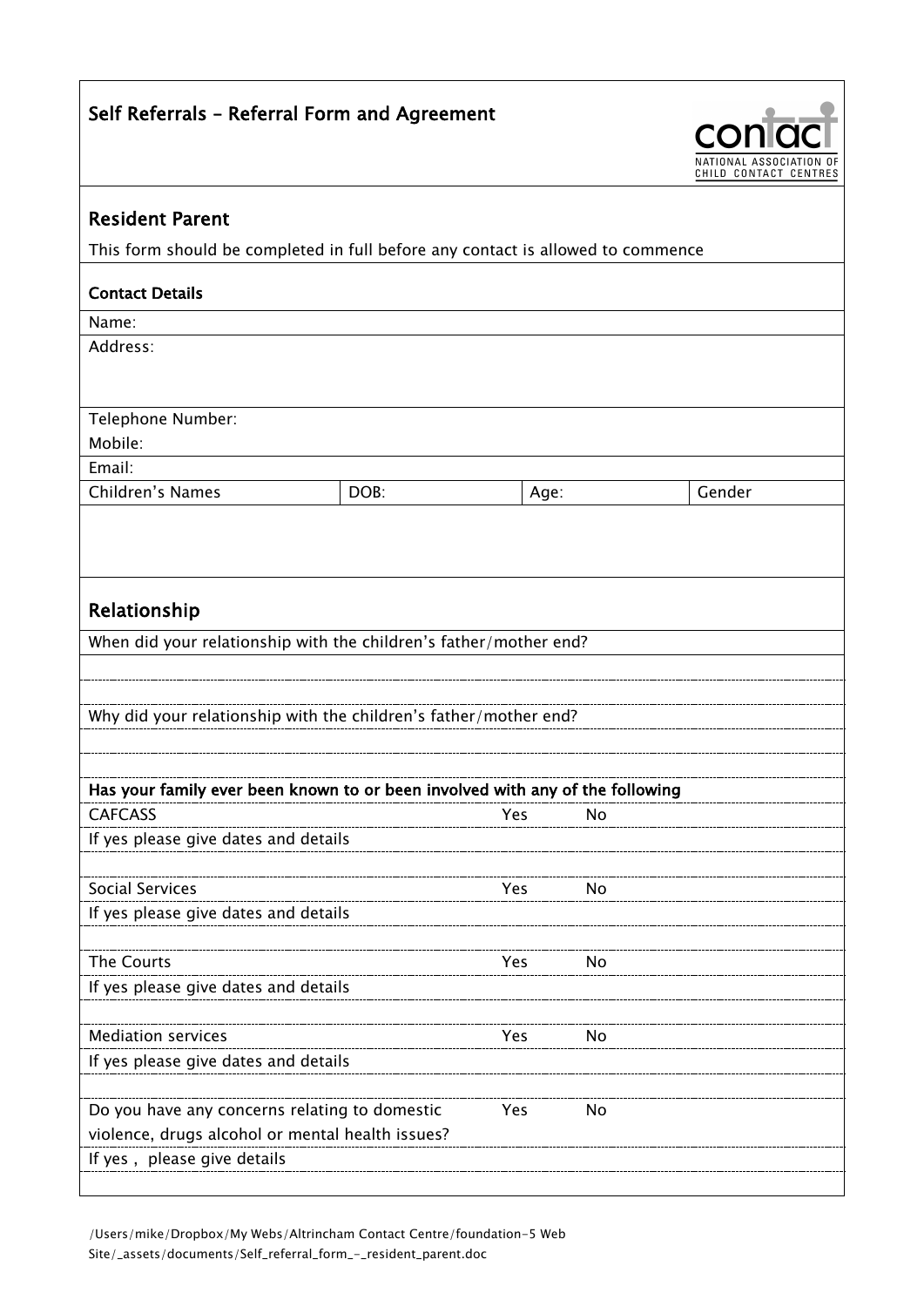| Do you or the non-resident parent have any<br>convictions?                                                  | Yes | No |
|-------------------------------------------------------------------------------------------------------------|-----|----|
| If yes please give details                                                                                  |     |    |
|                                                                                                             |     |    |
| <b>Previous Contact</b>                                                                                     |     |    |
| When and where did contact last take place?                                                                 |     |    |
| Who was involved in the contact?                                                                            |     |    |
|                                                                                                             |     |    |
| Why did the contact breakdown?                                                                              |     |    |
|                                                                                                             |     |    |
|                                                                                                             |     |    |
| If they are old enough to understand and have a view, how do the children feel about having any<br>contact? |     |    |
|                                                                                                             |     |    |
| <b>Arrangements for Contact</b>                                                                             |     |    |
|                                                                                                             |     |    |
| When would you like contact at the centre to take place and for how long?                                   |     |    |
|                                                                                                             |     |    |
| Will anybody else be involved in the contact?                                                               |     |    |
|                                                                                                             |     |    |
| Who will be bringing the children to the centre?                                                            |     |    |
|                                                                                                             |     |    |
| Who will be collecting the children from the centre?                                                        |     |    |
|                                                                                                             |     |    |
| Will anybody be accompanying you on your visits to the centre?                                              |     |    |
|                                                                                                             |     |    |
| Is there any risk of abduction?                                                                             | Yes | No |
|                                                                                                             |     |    |
| Are you prepared to meet the children's<br>father/mother?                                                   | Yes | No |
| Will staggered arrival and departure times be<br>required?                                                  | Yes | No |

/Users/mike/Dropbox/My Webs/Altrincham Contact Centre/foundation-5 Web Site/\_assets/documents/Self\_referral\_form\_-\_resident\_parent.doc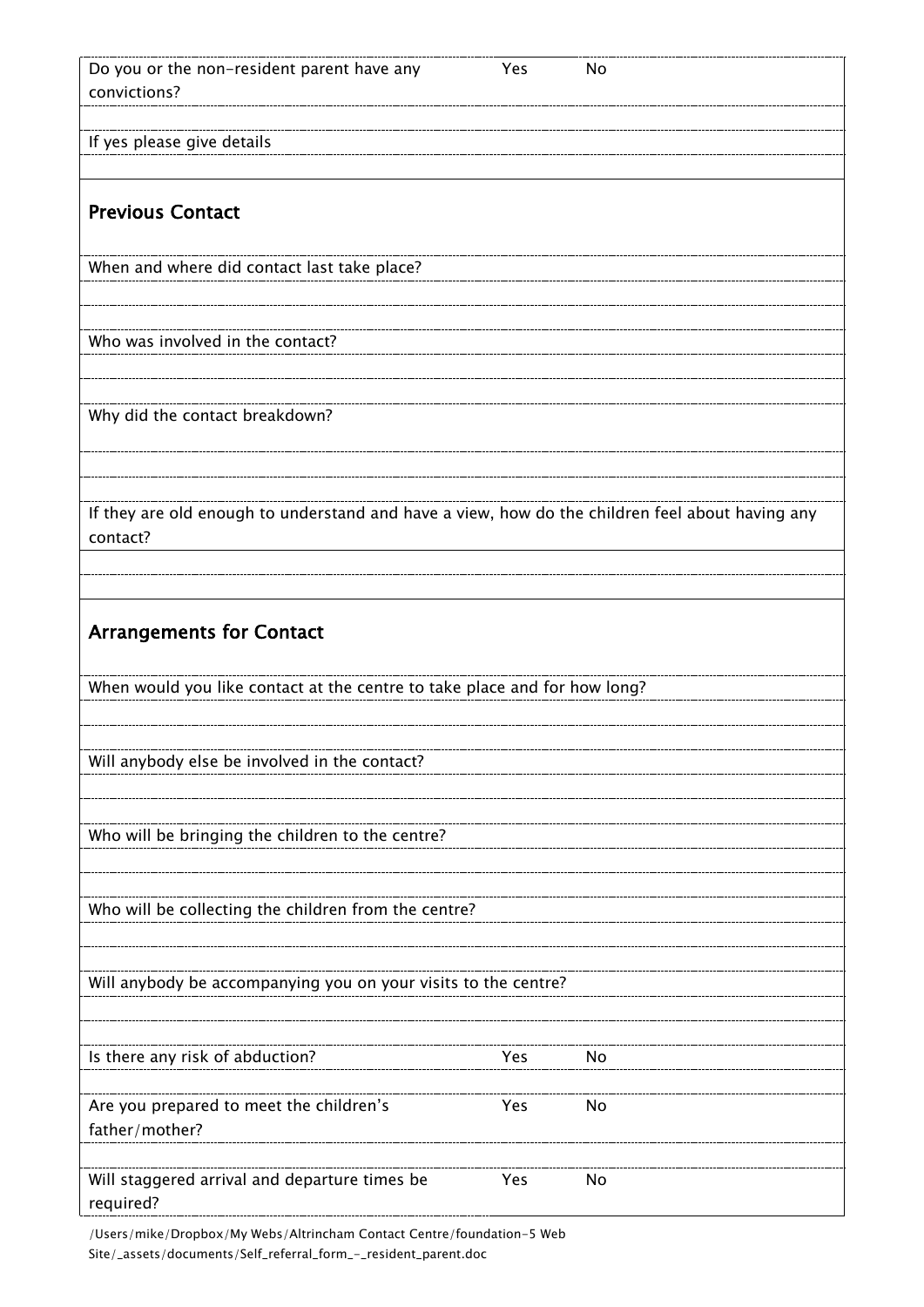| Are you agreeable to the children's mother/father                    | <b>Yes</b> | No. |  |  |
|----------------------------------------------------------------------|------------|-----|--|--|
| taking photographs?                                                  |            |     |  |  |
|                                                                      |            |     |  |  |
| Who has parental responsibility?                                     |            |     |  |  |
|                                                                      |            |     |  |  |
| Are you agreeable to the children being taken out of Yes             |            | No. |  |  |
| the centre?                                                          |            |     |  |  |
|                                                                      |            |     |  |  |
| Do any of the children have any illnesses or allergies?              |            |     |  |  |
|                                                                      |            |     |  |  |
| What language is spoken at home?                                     |            |     |  |  |
|                                                                      |            |     |  |  |
| Will an interpreter be needed?                                       | <b>Yes</b> | No  |  |  |
|                                                                      |            |     |  |  |
| Are there any other issues you feel the centre needs to be aware of? |            |     |  |  |
|                                                                      |            |     |  |  |
|                                                                      |            |     |  |  |

## Agreement

- I confirm that the information contained within this form is to the best of my knowledge both accurate and true.
- I agree to abide by the rules of the centre if I am offered a place
- I understand that the centre reserves the right to either refuse or terminate contact if I have withheld any information or behave in a way that breaks the centres rules.
- I confirm having received a copy of the Centre's Privacy Policy

| Signed     | <b>Resident Parent</b> |
|------------|------------------------|
| Print name | <b>Resident Parent</b> |
| Signed     | _Child Contact Centre  |
| Print name | Child Contact Centre   |
| Date       |                        |